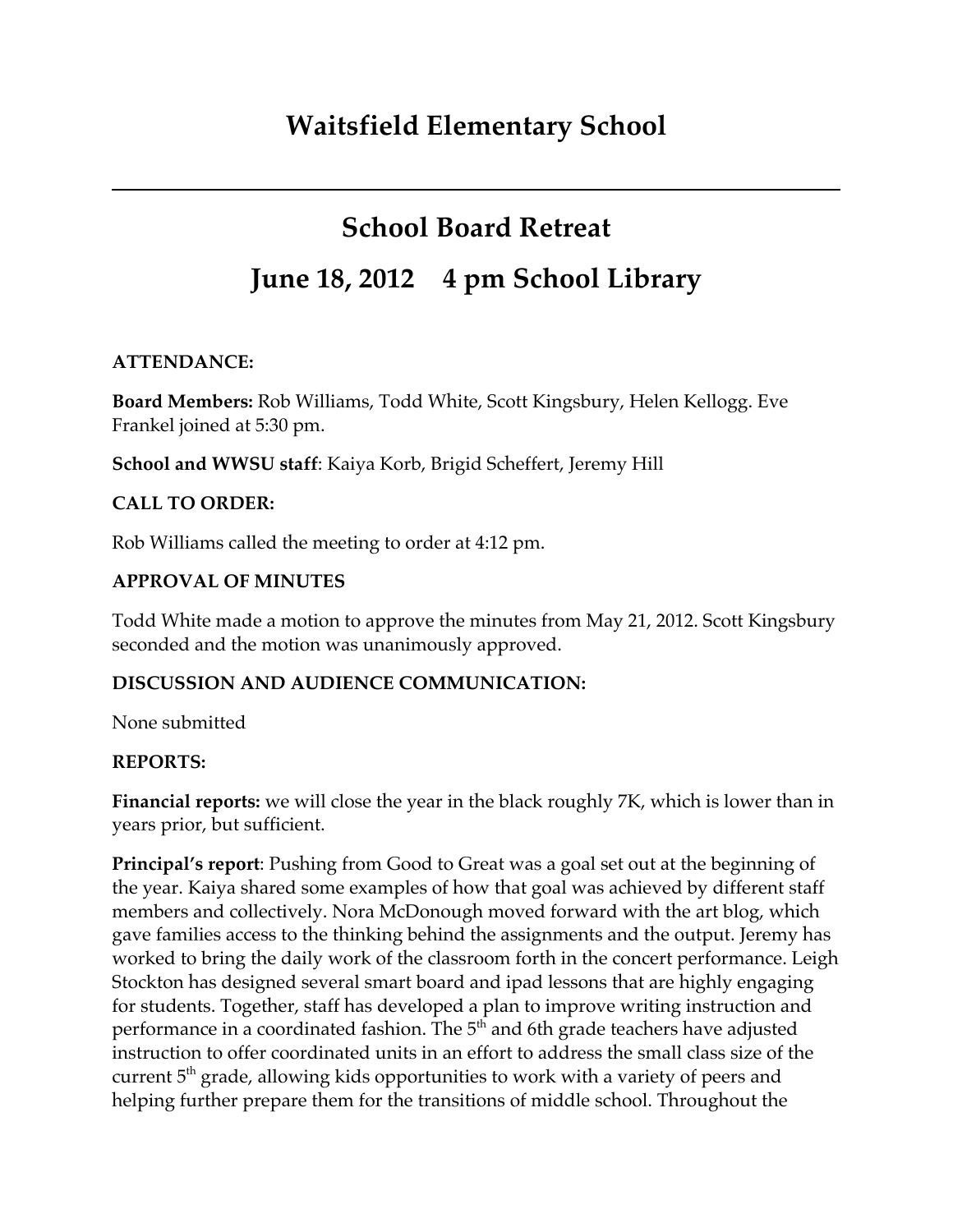building, there have been numerous examples of not just "carrying on business", but truly challenging ourselves to better serve students.

Staff has been working on preparing for next year while simultaneously wrapping up the current year. Placement letters will go in the mail on Wednesday of this week. Kaiya and the special educators have completed preliminary scheduling of all special education support for next year. A shift in special education needs is projected to consume the full availability of our limited paraprofessional staff. Kaiya has explored funding for a partial paraprofessional position, for 2 hours a day, to offer non special education related support. Given the special education reimbursement formula and Medicaid funds, we have the capacity to pay for such a position. Terry Hopper has time available to ramp up those hours. Terry is a fantastic resource existing on staff.

The school will host a mindfulness workshop next week. The lighting project and the early education playground project will be wrapped up over the summer. School board members are invited to come to graduation ceremony to hand out diplomas.

#### **WWSU Report:**

Eve Frankel spoke to the productive dialog that took place at the WWSU board retreat and the relationships fostered between the school board members across the WWSU. Notable feedback from parents of kids coming through Harwood sparked a desire to have more sharing of success stories in order to help the community have a better understanding of the school as we face budget pressure from declining enrollment and the loss of ARRA funding and Jobs money.

#### **Superintendent's Report:**

All seven schools are completing hiring and the central offices have been moved to the new location in Mad River Park. Policy work has ended for the year. Focus is on the high school graduation.

### **ACTION ITEMS**

#### **Policy review:**

Helen Kellogg made a motion to approve the #2 Policy Packet: C1 Board Meeting Agenda Preparation and Distribution, C2 Board Meetings, C2-P Regular Board meeting procedures, C3 Public Participation at Board Meetings, C4 School Visits By Board Members, C5 Board Relations with School Personnel, C6 Board Commitment to Non-Discrimination, C6-R-P Procedures For Handling Complaints, D1 Personnel Recruitment, Selection, Appointment, and Criminal Records Check, D2-R Professional Development, D2-R-P Professional Development Procedures, D3 Staffing and Job Descriptions, D4 Educator Supervision and Evaluation, D5 Personnel Files, D8-R Alcohol and Drug Free Workplace, D10 Public Complaints About Personnel, D11-R Drug and Alcohol Testing Transportation of Employees, D-12-R Harassment of Employees, D13-R Health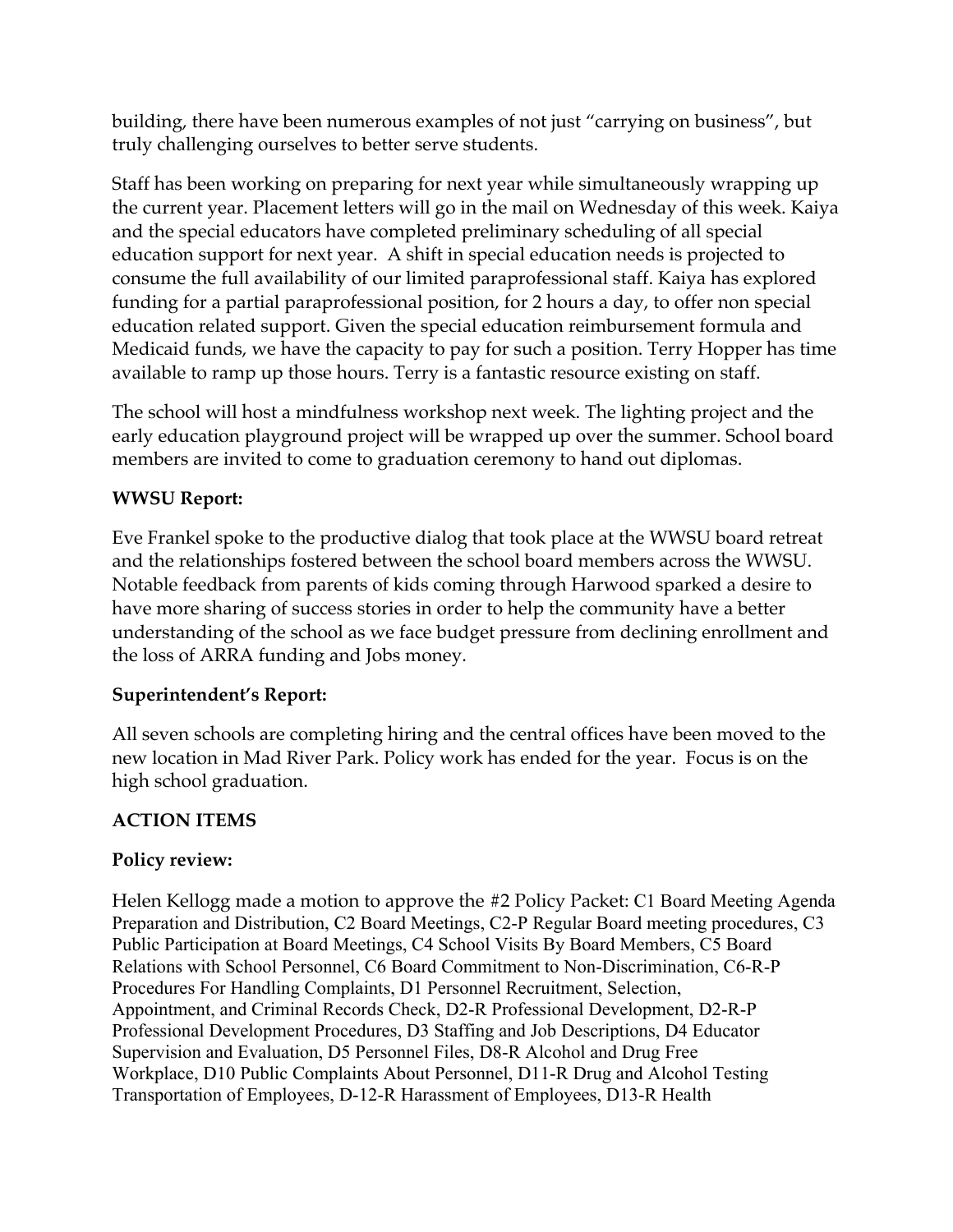Insurance Portability and Account Ability Act Compliance, E12, Electronic Communications Use and Retention, F17 Head Lice, F17-P Head Lice, F26 The Use of Restraint and Seclusion, F31-R Extended School year Services, F31-P-R Extended School Year Services, G11-R Acceptable Use of Electronic Resources and the Internet, G11-R-P Acceptable Use of Electronic Resources and the Internet Procedures, B2 Board Goal Setting and Evaluation as proposed. Todd White seconded and the motion was unanimously approved.

## **Action Plan Update:**

Key elements of the action plan include:

- Common Core: The school will transition to common core in math and literacy in the coming year. Liz Belknap is the literacy coordinator and Tom Young is the math coordinator for the common core implementation.
- Developing more coordinated writing instruction
- Increased academic interventions lead by Terry Hopper
- Ongoing technology development including simplifying newsletter/blogs to increase communication with families.
- Implementation of a homework club
- Ongoing development of our school website.

Curriculum presentations will continue next year including literacy, music, and art.

Climate: increased focus on our behavioral interventions to keep us tighter, proactive and consistent in our responses.

Scott Kingsbury made a motion to approve the action plan as written. Helen Kellogg seconded and the motion was unanimously approved.

**Tax Anticipation Note:** WES needs to borrow \$150K to pay our bills until the tax monies come in. Kaiya recommends a TAN at 2.2% from Merchants Bank.

Scott Kingsbury made a motion to authorize a revenue anticipation note borrowing in the amount of \$150,000 for a term of one year. The note will be issued through Merchant's Bank to meet the cash flow needs of the District. Todd white seconded and the motion was unanimously approved.

**Fuel Bid Approval:** Michelle Baker reviewed bids for fuel and recommends a Gillespie's fixed prepaid price of \$3.13/gallon for propane. Todd White made a motion to approve the bid. Scott Kingsbury seconded and the motion was unanimously approved.

## **ANNUAL RETREAT**

The board members reflected upon the current status, as well as any areas of concern, in each of the ten areas identified within board policy on goal setting.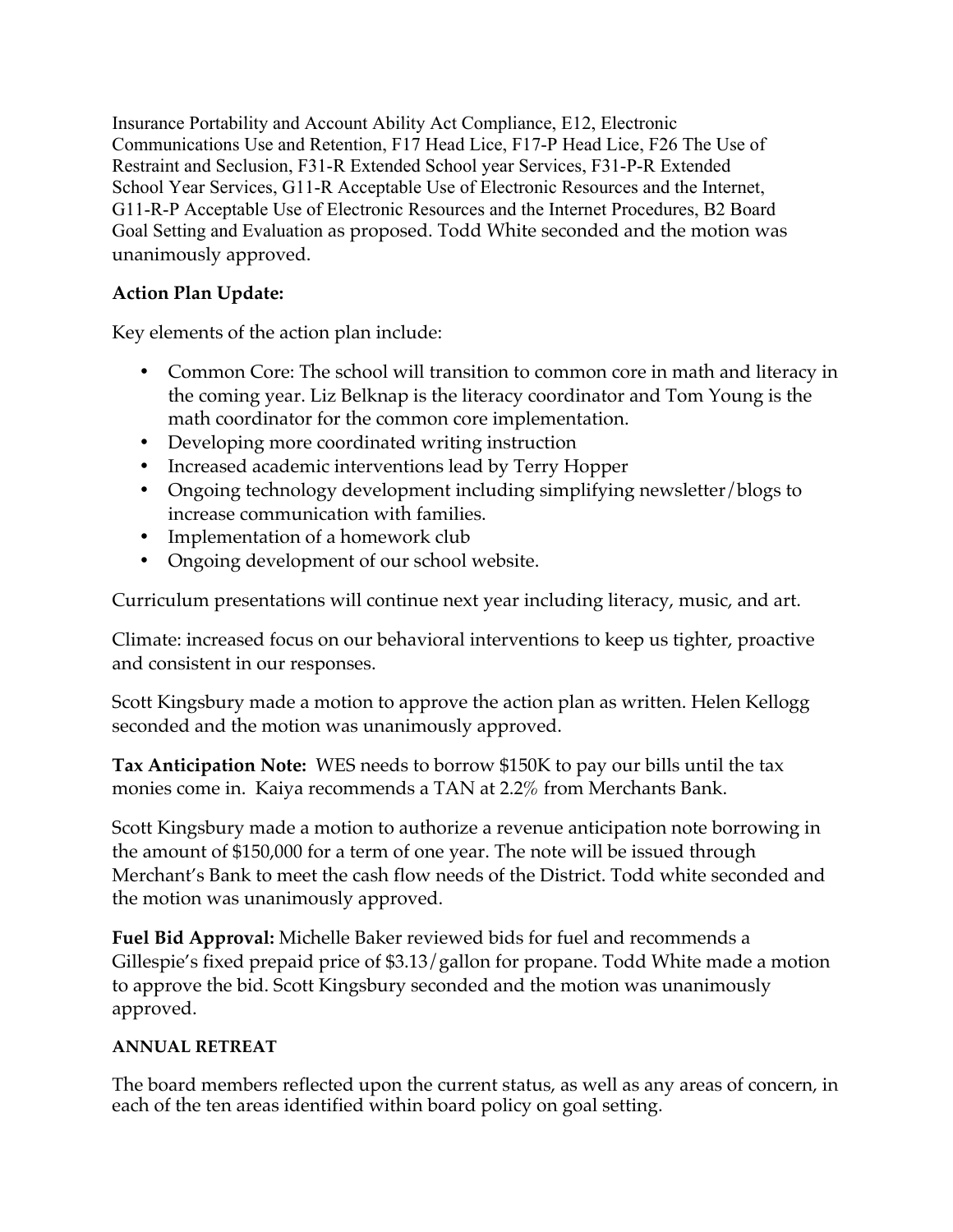|                            | <b>Current Status</b>                       | Concerns/areas                      | Recommended action                                                |
|----------------------------|---------------------------------------------|-------------------------------------|-------------------------------------------------------------------|
|                            |                                             | to address, if                      | steps, if any                                                     |
|                            |                                             | any                                 |                                                                   |
| 1. Policy                  | A process is in place                       | Review policies                     | W.E.S. review local                                               |
| making                     | that is moving policy                       | that are not                        | policies that would likely<br>remain local.                       |
|                            | updates along at the<br>WWSU level.         | adopted as part<br>of the WWSU      |                                                                   |
|                            |                                             | plan.                               |                                                                   |
| 2. Policy                  | Brigid and Kaiya                            |                                     |                                                                   |
| implementation             | responsible for the                         |                                     |                                                                   |
|                            | predominance of                             |                                     |                                                                   |
|                            | implementation.                             |                                     |                                                                   |
| 3. Community               | Continued effort to                         | Increased                           | Brief, bulleted updates in                                        |
| Relations<br>**            | follow the protocols                        | transparency,                       | the newsletter $(\overline{3}-4x)$<br>year) re: board activities. |
|                            | set up by school<br>policy.                 | particularly for<br>families new to | Board letter at the                                               |
|                            |                                             | the school?                         | beginning of the school                                           |
|                            |                                             |                                     | year (including bios and                                          |
|                            |                                             |                                     | pictures)                                                         |
| 4. Board                   | Diligent about                              |                                     |                                                                   |
| Interpersonal              | keeping open                                |                                     |                                                                   |
| Communication              | communication.                              |                                     |                                                                   |
| 5.Board-<br>Superintendent | Well represented at<br>the Executive        | Harwood<br>budget will              | Increase formalized,<br>shared discussions for                    |
| Relations                  | Committee/ WWSU                             | provide much                        | future of the Supervisory                                         |
|                            | level                                       | dialogue                            | Union                                                             |
|                            |                                             | (connected to                       |                                                                   |
|                            |                                             | various points)                     |                                                                   |
| 6.                         | gold stars for                              |                                     |                                                                   |
| Fiscal/Budget              | investment in the                           |                                     |                                                                   |
|                            | building during a<br>time of financial      |                                     |                                                                   |
|                            | challenge; long-range                       |                                     |                                                                   |
|                            | planning continued.                         |                                     |                                                                   |
| 7. Instructional           |                                             |                                     |                                                                   |
| Program                    | Continuing                                  |                                     |                                                                   |
|                            | curriculum                                  |                                     |                                                                   |
|                            | presentations                               | Insure that staff                   |                                                                   |
| 8. Labor<br>Relations      | Continue presence at<br>first staff meeting | understands the                     |                                                                   |
| **                         | Curriculum                                  | support of the                      |                                                                   |
|                            | presentations support                       | board.                              |                                                                   |
|                            | further connection                          |                                     |                                                                   |
|                            | with board                                  |                                     |                                                                   |
| 9. Board                   |                                             | Address any                         | connection to S.U. work                                           |
| Professional               |                                             | areas of concern                    | and how to engage in that                                         |
| Development                |                                             |                                     | and the ramifications to                                          |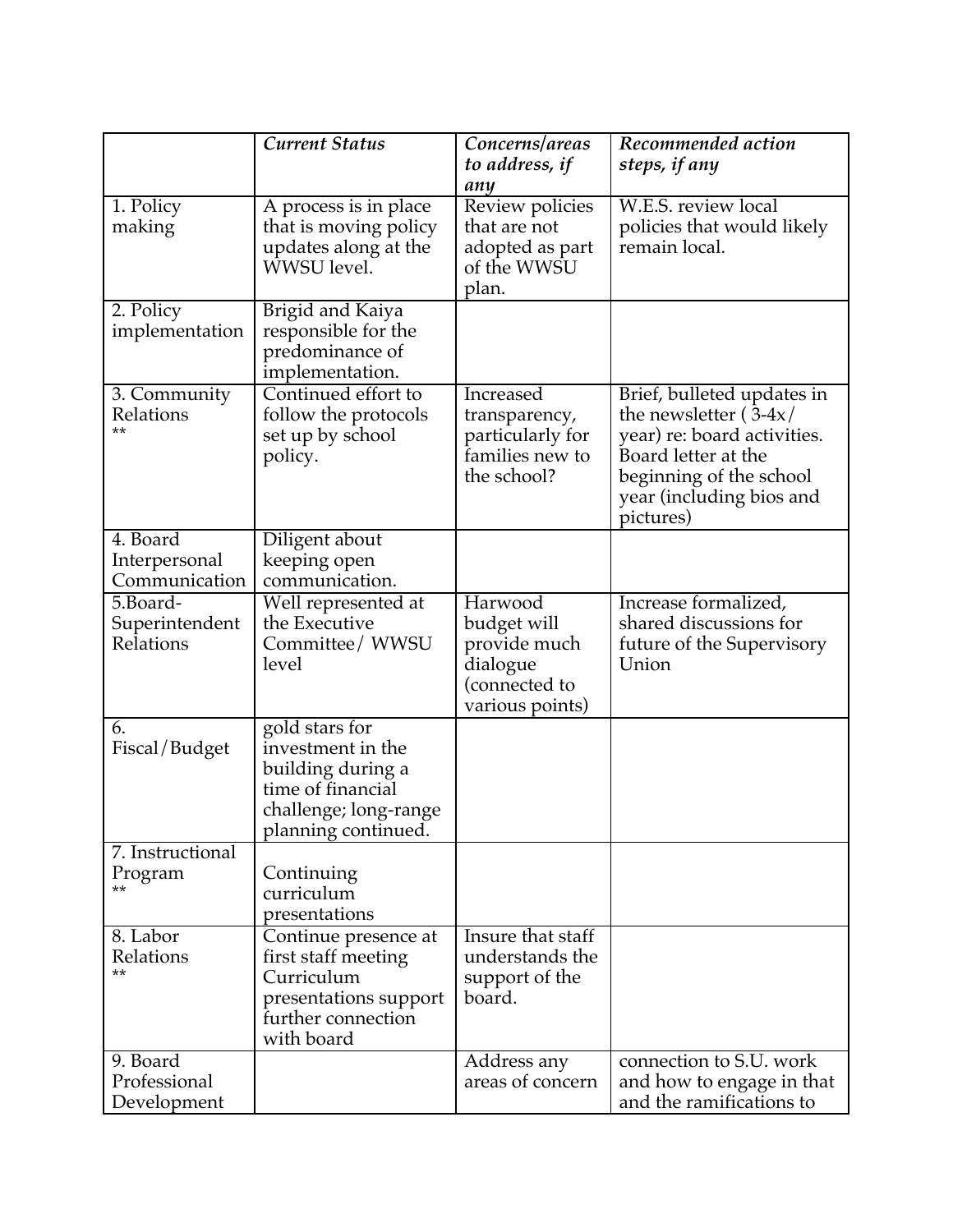| $***$     |                                                                                                                                                                                | the board.<br>Invite Stephen Sands to a<br>WES mtg                                          |
|-----------|--------------------------------------------------------------------------------------------------------------------------------------------------------------------------------|---------------------------------------------------------------------------------------------|
| Relations | 10. Government   s199 was an example<br>of advocating for<br>school concerns; good<br>work reaching out to<br>our local<br>representative.<br>Brigid's updates are<br>helpful. | Two reps next year,<br>thoughtfully engage them<br>both after the election is<br>completed. |

\*\* areas indicate an area identified for further focus/action steps in 2011-2012

#### **EXECUTIVE SESSION**

The board invited Brigid and Kaiya to stay for executive session. Eve Frankel made a motion to go in to executive session. Rob Williams seconded and the board went in to executive session at 6:21 pm on a matter of personnel.

The board came out of executive session at 6:29. Helen Kellogg made a motion to approve Sue Dillon's request for job share, pending the hiring of an appropriate partner candidate and for one year only on a trial basis. Todd White seconded and the motion was unanimously approved.

Helen Kellogg made a motion to authorize the superintendent to issue an employment agreement to the recommended nursing candidate. Eve Frankel seconded and the motion was unanimously approved.

Scott Kingsbury made a motion to authorize the superintendent to issue a letter of agreement for a one-year para professional staff. Todd White seconded and the motion was unanimously approved.

Scott Kingsbury made a motion to authorize the superintendent to issue a letter of agreement for a part time early education para professional staff, as budgeted and planned for. Todd White seconded and the motion was unanimously approved.

Helen Kellogg made a motion to go back into executive session on a matter of contract negotiation. Todd White seconded and the board went into executive session at 6:34 pm. The board came out of executive session at 6:37pm. No action was requested.

The next meeting of the WES board will be on Monday August 27, 2012 at 6:30 pm at the WES library.

Respectfully submitted,